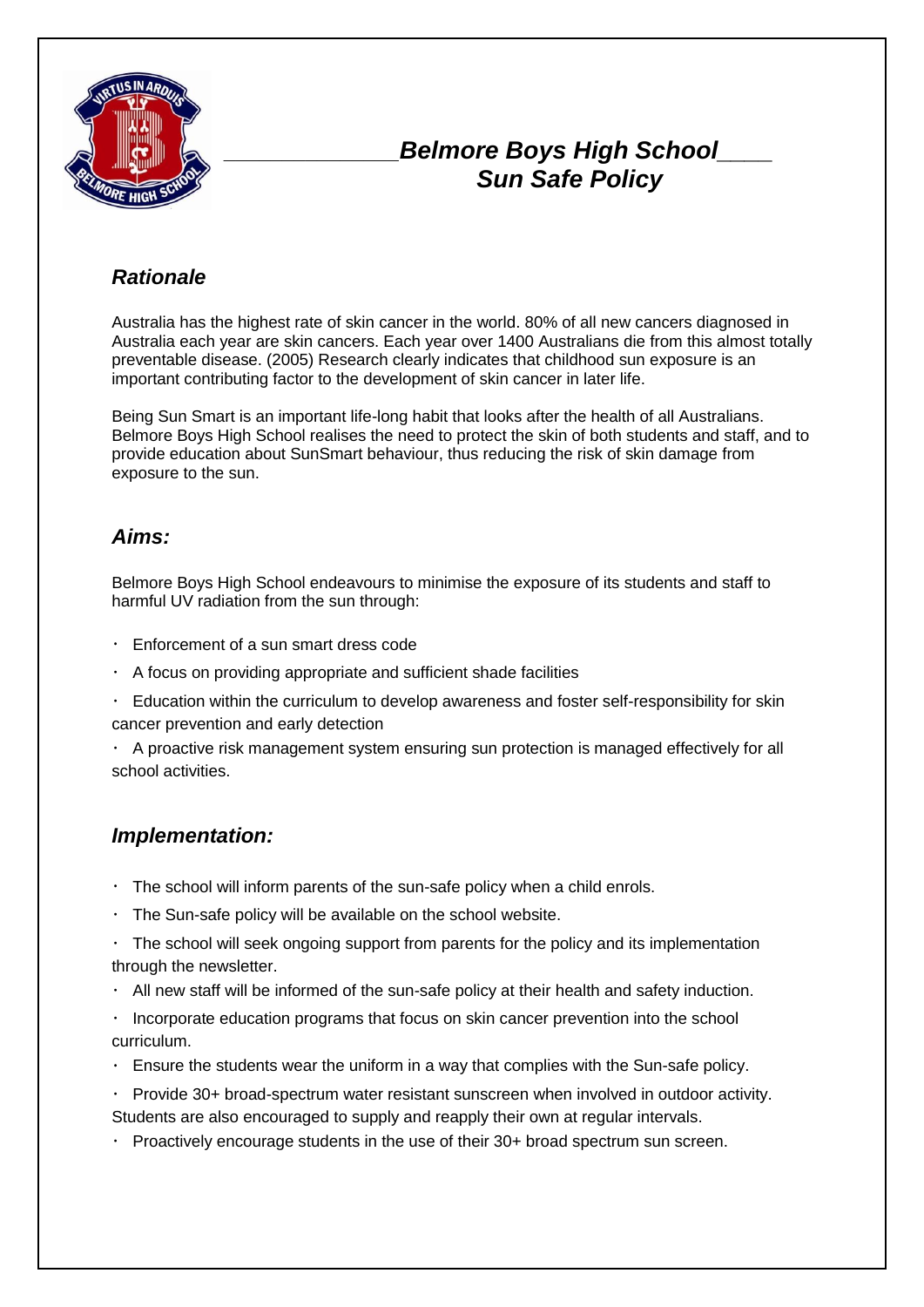

# *\_\_\_\_\_\_\_\_\_\_\_\_\_\_\_Belmore Boys High School\_\_\_\_ Sun Safe Policy*

#### *Implementation:*

Provide adequate 30+ broad spectrum sun screen in outdoor Physical Education classes, and outdoor activities. Parents are to advise the school if their child has an allergy to specific sunscreen brand, and will use their own or none if this is the case.

Encourage students without adequate sun protection to use shade areas during morning tea and lunch times.

- Encourage students to wear sunglasses where it is safe and practicable to do so.
- $\cdot$  Allow students to wear swim shirts, long or short sleeve of lycra fabric with a UVP rating.
- Encourage all staff to act as positive role models for students in all aspects of sun-safe dress and behaviour.
- Ensure that the risk of exposure to UV radiation is included in the risk assessment for all activities, which will include ensuring that adequate shade is provided for sports carnivals and other outdoor events.
- SunSmart activities and sun protection will form part of the Health and Physical Education curriculum at all year levels.

Review the school uniform code regularly with consideration to the Cancer Council Shade Grant clothing guidelines.

### *Expectations of Students*

Students should:

 $\cdot$  Be aware of the School Sun-safe policy

Take responsibility for their own health and safety by being SunSmart, and complying with school requirements and using 30+ sunscreen and wearing a hat and sun glasses where possible

- When practicable, use shaded or covered areas when outdoors
- $\cdot$  Act as positive role models for other students in all aspects of SunSmart behaviour
- Participate in SunSmart education programs.

### *Expectations of Staff*

Staff should:

Carry out a risk assessment for any outdoor activity and/or follow the UV protection controls established in the risk management plan

- Remind students of SunSmart behaviour as required
- Act as good role models with respect to SunSmart behaviour.